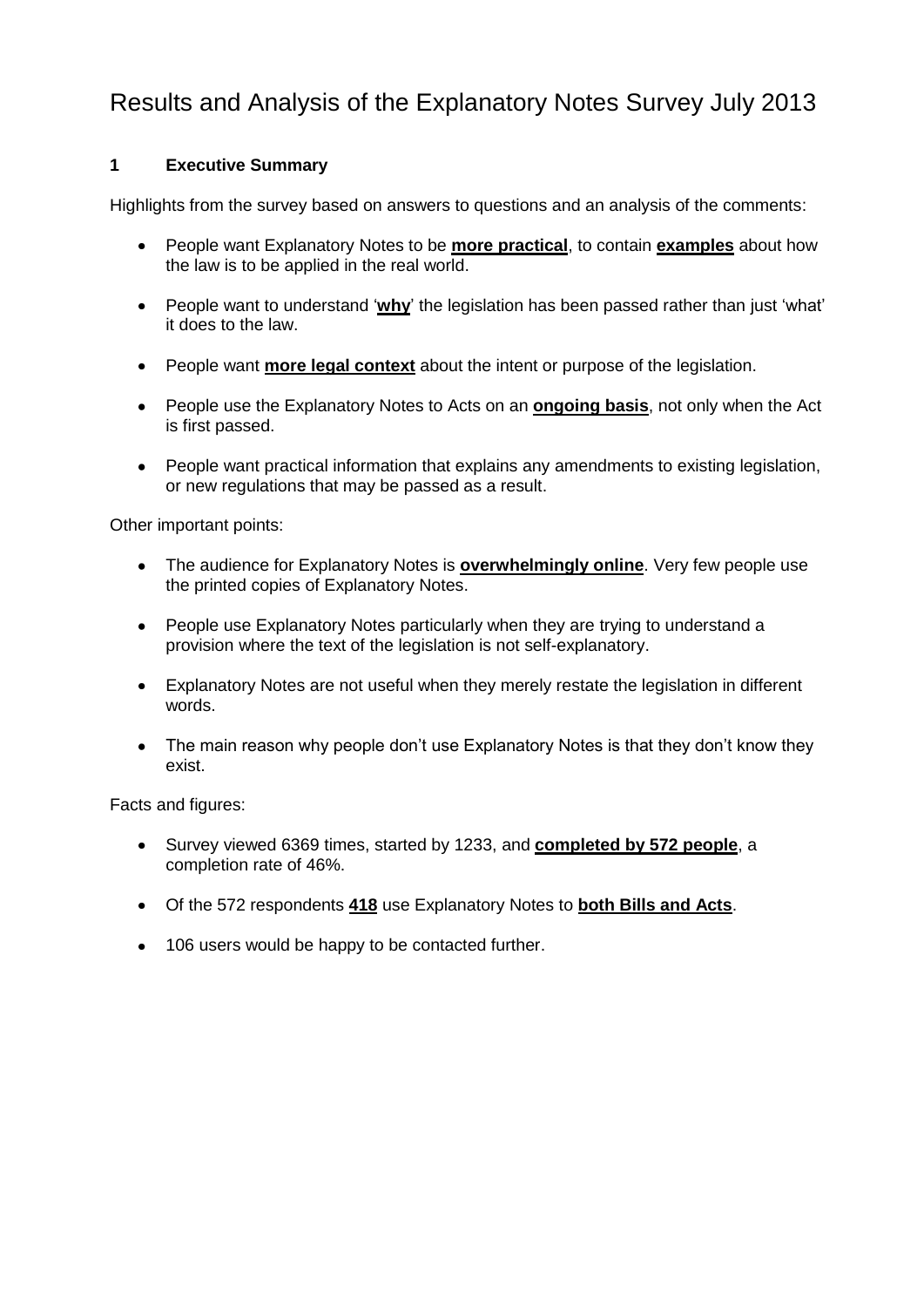## **2 How do users interact with Explanatory Notes?**

Most respondents to the survey use Explanatory Notes to both Acts and Bills. When they do use Explanatory Notes, they are reading them alongside the text of the legislation, not as documents in isolation.



*<sup>897</sup> respondents to this question*



*491 respondents to this question*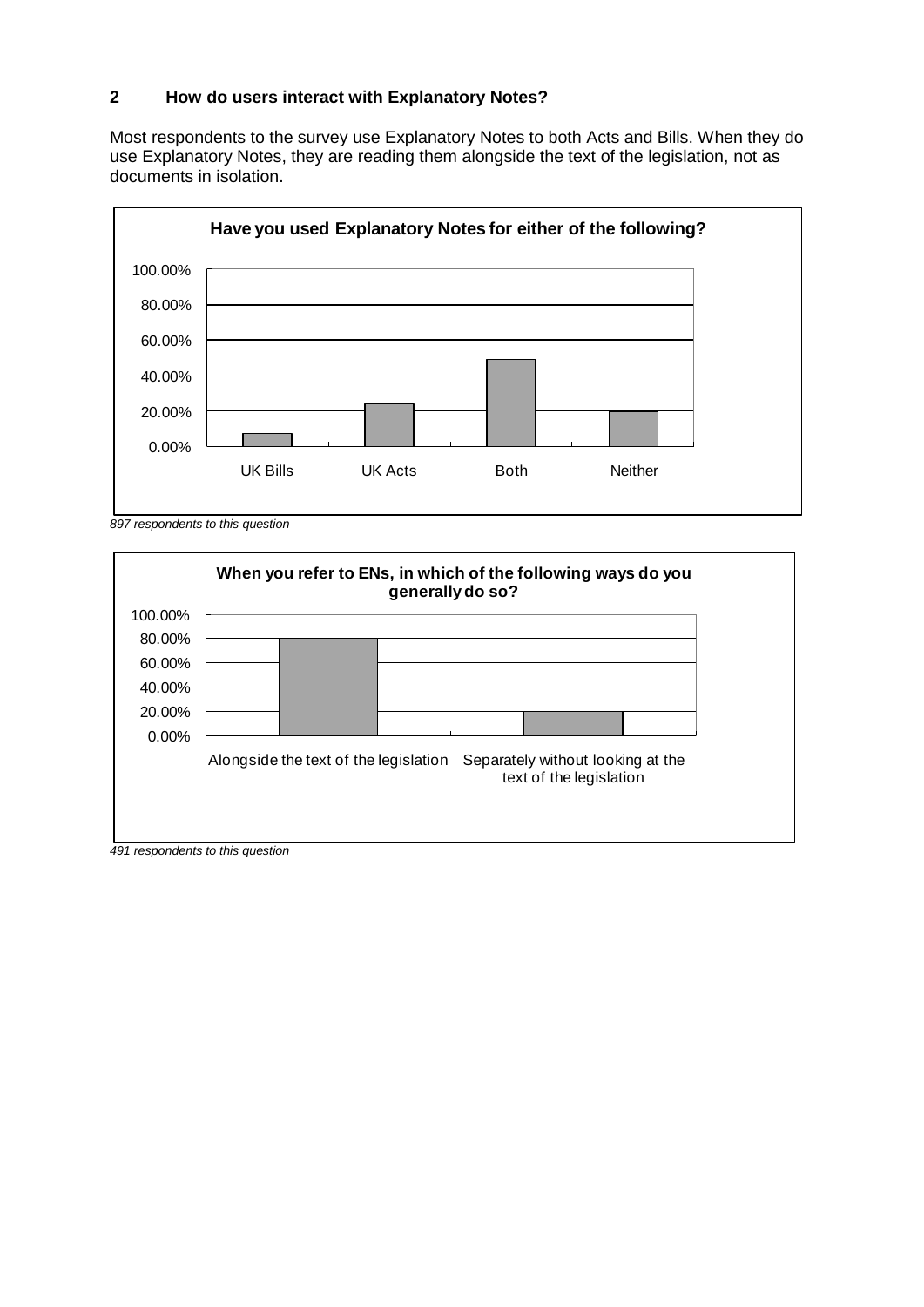Putting together the results for the frequency people use legislation and in particular the frequency they use Explanatory Notes, alongside the motivation for using Explanatory Notes, we can surmise that people read the notes out of necessity, to better understand the legislation. In particular people read Explanatory Notes when they are trying to understand a provision where the text of the legislation is not self-explanatory.



*<sup>493</sup> respondents to this question*



*<sup>487</sup> respondents to this question*



*491 respondents to this question*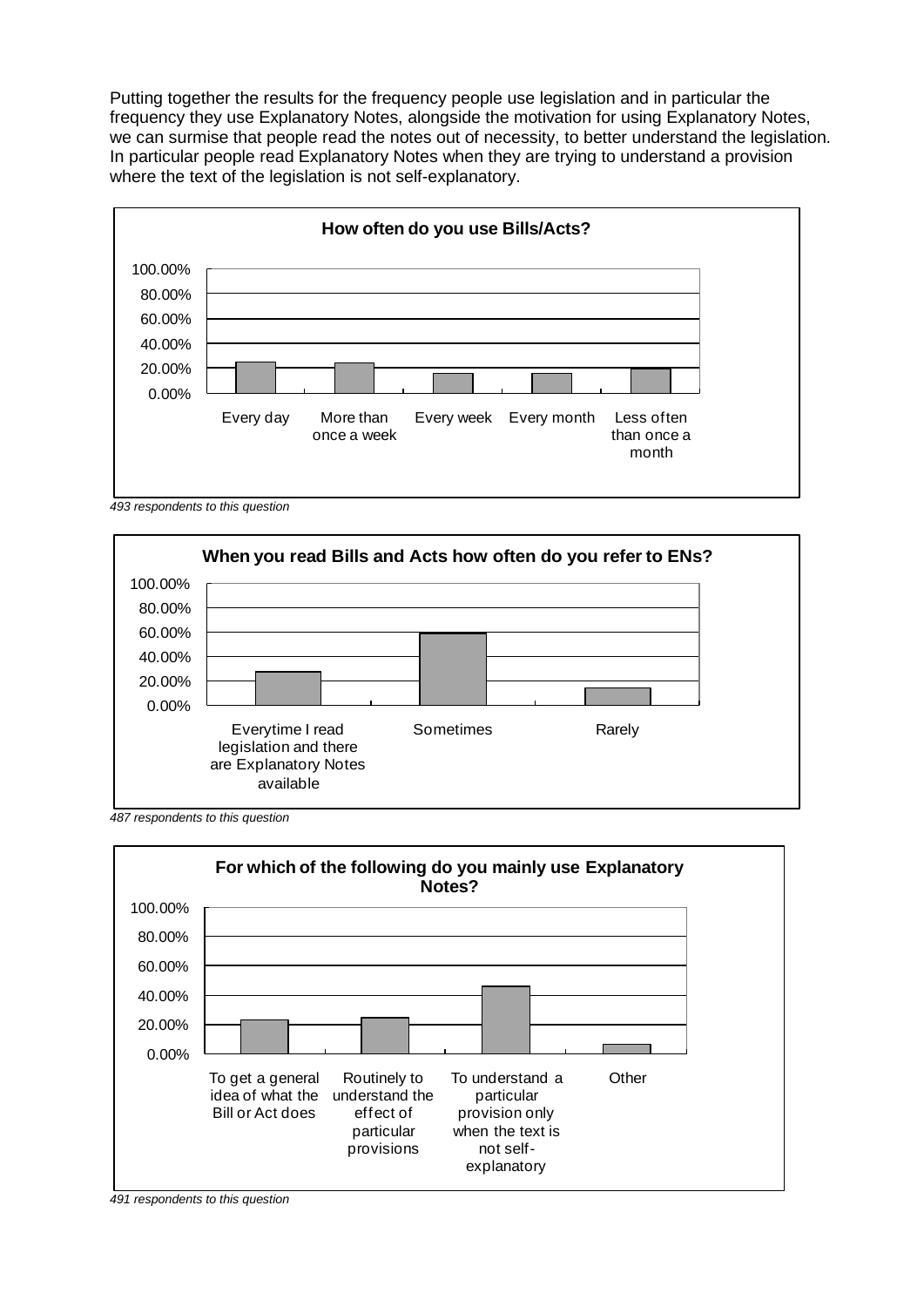When accessing the Explanatory Notes to Bills or Acts, people are mainly using the online version, rather than the using any printed hard copy. The audience for Explanatory Notes is overwhelmingly online.



*343 respondents to this question for Bills*

*401 respondents to this question for Acts*

People use the Explanatory Notes to Acts on an ongoing basis, not only when the Act is first passed. It is important to be aware that Explanatory Notes are not updated as the legislation is amended, although people continue to use Explanatory Notes when a revised version of an Act is available. One issue for legislation.gov.uk is whether users realise Explanatory Notes are not updated and may not correspond with the current version of the legislation they are reading.

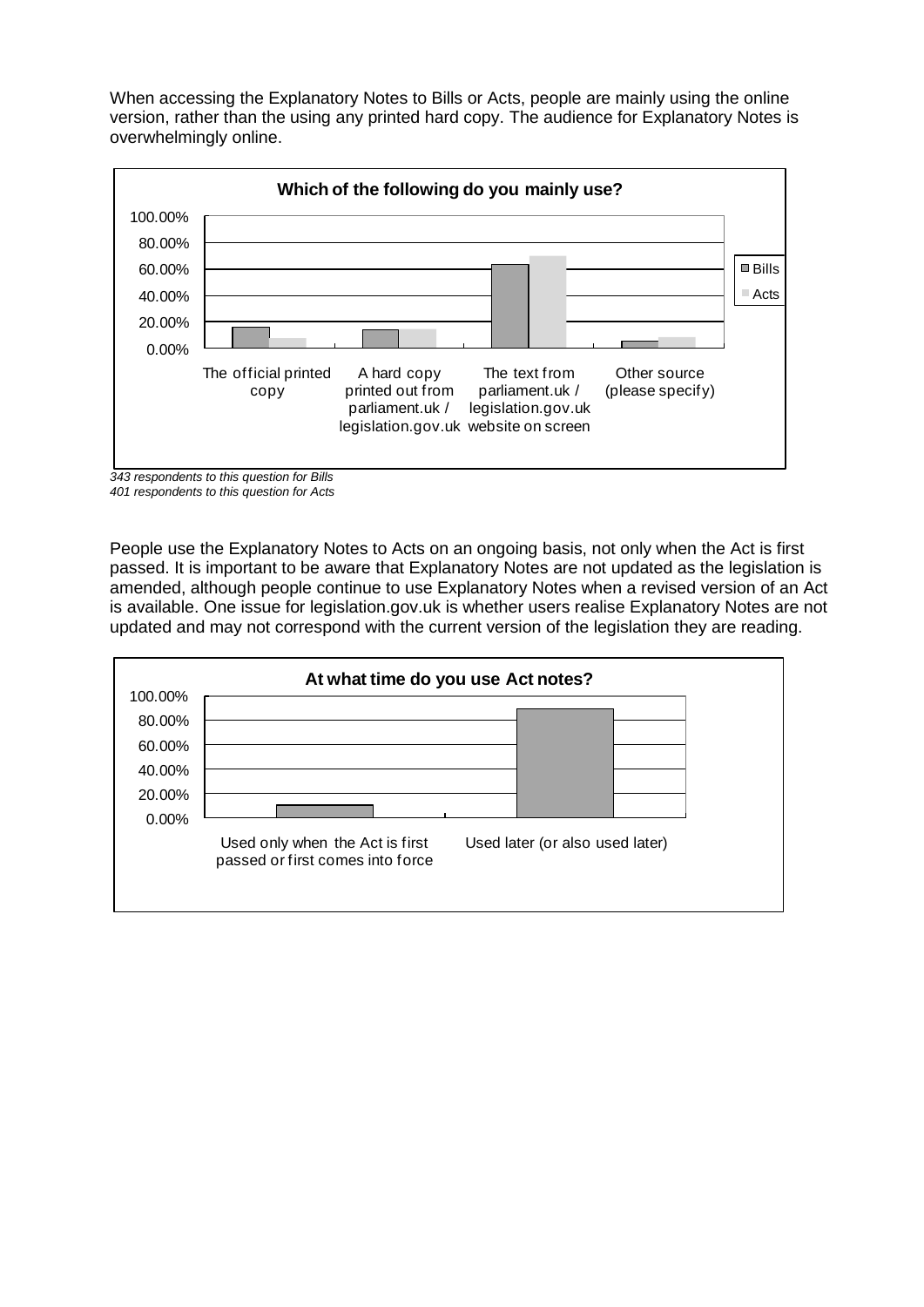## **3 What do users like about Explanatory Notes and where are they helpful?**

The majority of users find Explanatory Notes helpful, but not necessarily essential to their understanding of the text of a Bill or Act. Explanatory Notes are not useful when they merely restate the legislation in different words.



*491 respondents to this question*



*<sup>235</sup> respondents to this question*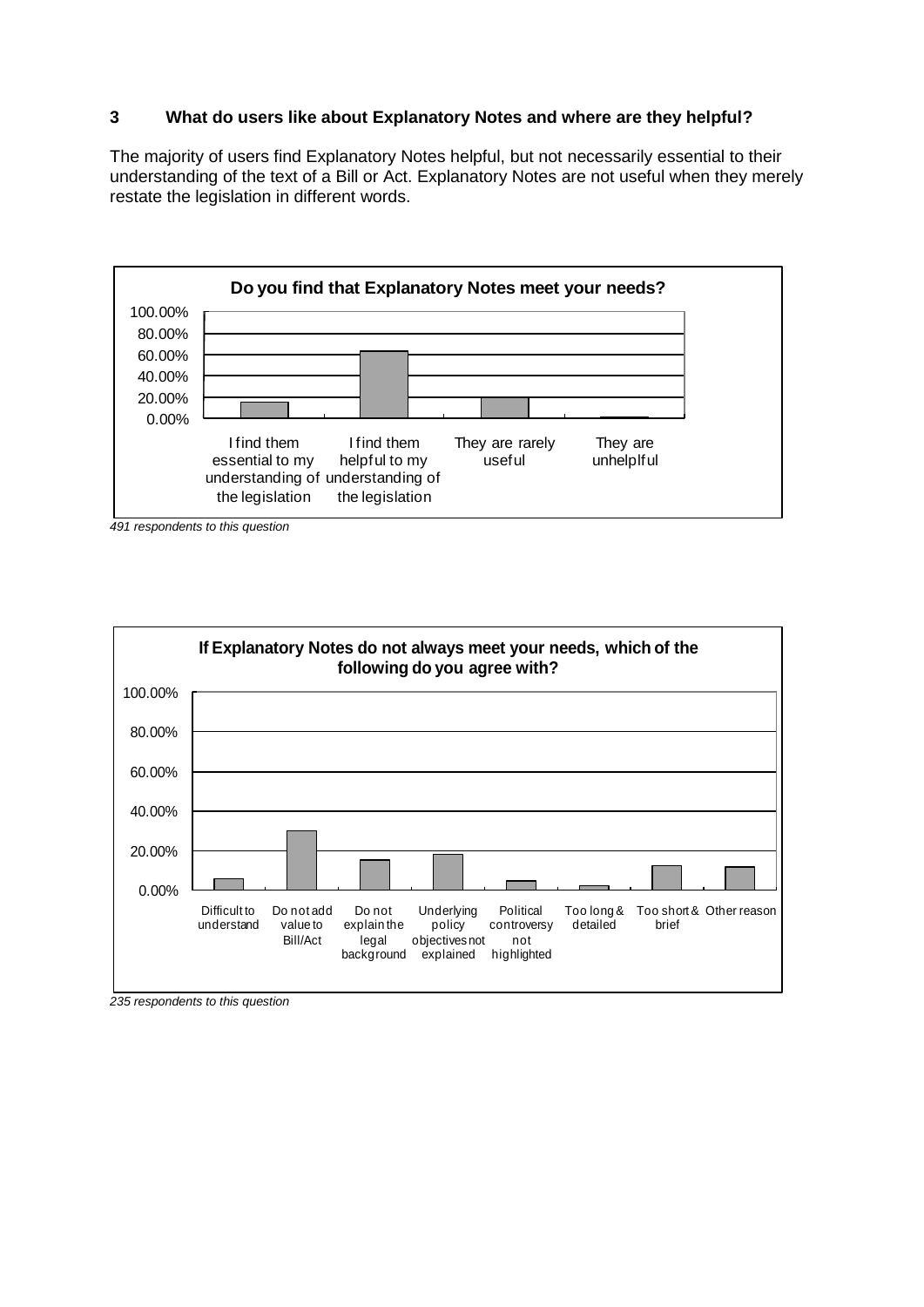For Bills, when asked which parts of the Explanatory Notes people use, 'Territorial extent and application' and 'Commencement' topics were nearly twice as popular as any of other options (in percentage terms). Very few respondents said they used 'Fast Track procedure', or 'Effect on Public Service Manpower' in the Explanatory Notes for Bills.



*1163 respondents to the 'I use this topic' question 355 respondents to the 'Leave this topic out' question*

For Acts people find more of the information contained in the Explanatory Notes useful.



*100 respondents to the 'Leave this topic out' question*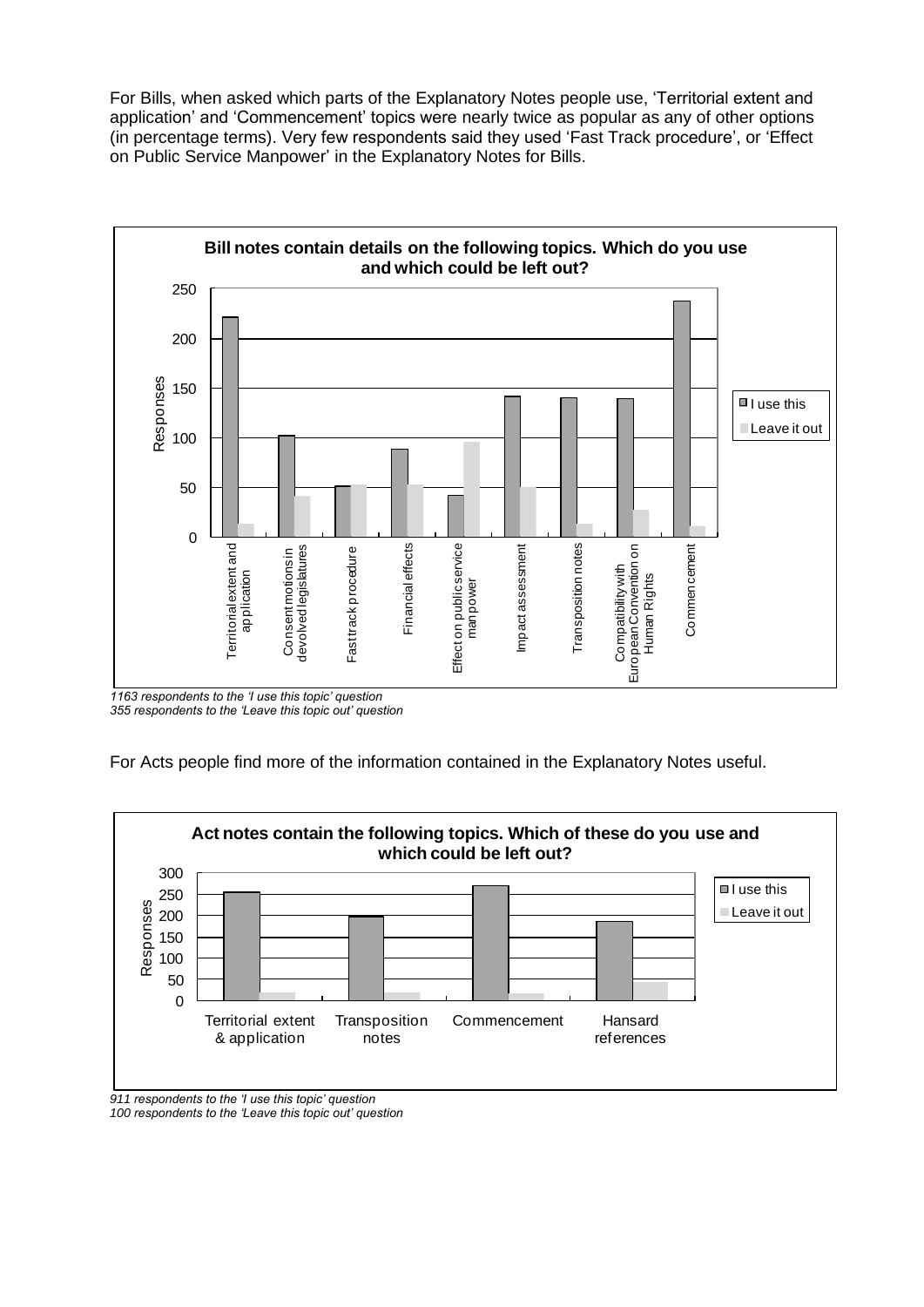

Users had lots of ideas about how Explanatory Notes could be improved. These broadly fit into the following themes, with a selection of the comments listed in bullet points:

# **Practical information and the importance of examples**

- Ensuring that the legalese often used in bills and acts is translated into plain and understandable English and its practical application in real terms
- $\bullet$ More/better examples of situations covered by a provision where appropriate; reference to relevant case law where appropriate
- It would be useful to have examples of how particular provisions will operate in real life situations.
- More explanation of background to provision and detail on how it should apply the  $\bullet$ notes too often just recite the legislation in the same terms and so are not very helpful.
- Examples are helpful in some contexts -for example those given inthe notes to the EA  $\bullet$ 2010 were very well received
- Examples of how a provision works, as in the Equality Act 2010.
- Yes something that explains the effect of the clauses.  $\bullet$
- A clear tracing of the history of a provision where it is an amending provision  $\bullet$
- More detail including numerical examples.
- More examples
- I find it useful to have examples in the Explanatory Notes. The Legislative and Regulatory Reform Act Notes, for example, set out instances where it would be appropriate to use a Legislative Reform Order.
- Clear guidance on applicability of legislation and the effective target
- In a complex area, possibly more detailed explanation as to who certain provisions are intended to work in practice.
- For tax legislation worked examples setting out the principles

# **Making the legal context of the legislation clear**

- What Westlaw is attemting to do with explanatory notes is useful including links to interpretation aids, as well as relevant text from Hansard.
- with the more obscure sections a bit more context would help to explain them.
- Flags to indicate where there are powers or duties or other provisions that must be activated by, eg, the making of regulations."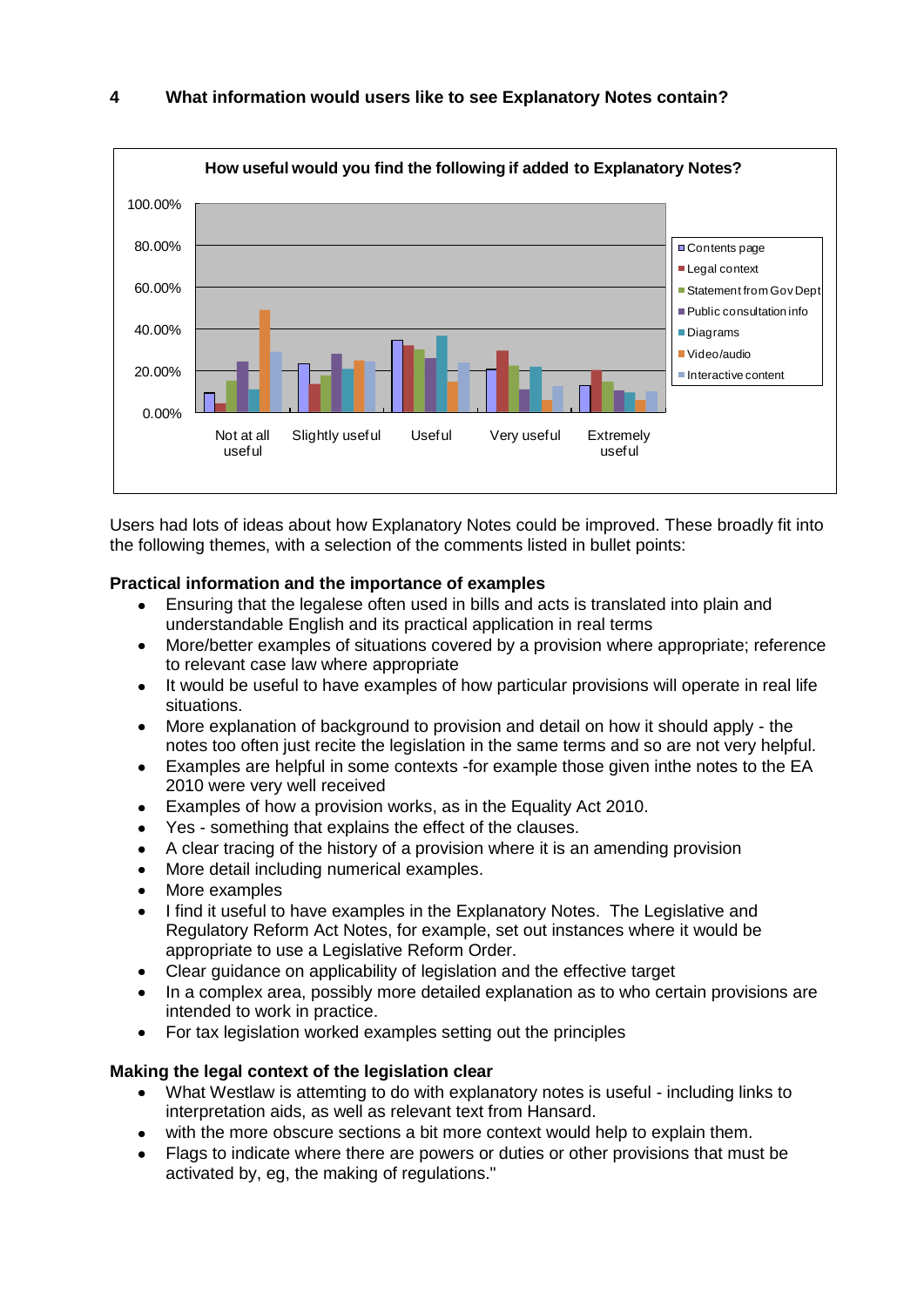- $\bullet$ Explanatory Memorandums for S.I.s are getting more and more useful. They are much more useful than ENs for Acts. Something similar might help for Acts?
- The key material is (a) what has prompted the legislation, (b) the policy objective, (c) examples/indications of what it means in practice. The Background section is the bit I mostly use - more than the Details of the Clause/Schedule.
- Along with background to a section (such as the public consultation you note above and legal context), other background information such as a white paper or legislation on which this is based (e.g. if it is a consolidation Act) is particularly helpful.
- As above the information about legal context etc needs to help me understand why a route has been chosen and what is being done with the new rules.

# **Drafting Explanatory Notes for online use**

- The online version does not display well when Forms are included …..lots of scrolling about to see it all.
- A link to relevant parts of debates
- Diffcult to page through!
- Make them searchable for specific words and phrases.
- Links to the consultation, consultation response, and IA
- Its interaction with other Acts of a similar or relevant scope
- On the web, hyper links to relevant provisions.
- Hyperlinks to statutory materials referred to and to other public documents

## **More 'why' rather than 'what**'

- Less 'summary', more 'explanation'. Notes should add something to the text, rather than restate what the text says in a different form.
- a linked policy/political statement?
- a summary of the bills key aims
- More information about the policy intention of the relevant section/clause, rather than restating what the section/clause says
- Some detail about the policy context
- ENs often explain 'what' but not 'why', which would be particularly useful to me in comparing devolution settlement legislation or amendments.
- Greater detail of the policy intention and the actual effect of the provision, including examples
- More detail around the purpose, intent and background of speciifc clauses that doesn't
- Clear explanation for the reason for inclusion of a provision and what it seeks to achieve.
- $\bullet$ Something, where relevant, that explains how the new provision will change the situation covered by previous legislation - esp where the provision is bringing the law up to date or closing a gap (e.g. the Sexual Offences Act)
- I often use ENs for historical background as to why a provision came into being and the key to that is to find out what problem the legislation sought to solve, which isn't always covered.
- Rather than the Notes saying what a provision does it would be useful if they say why it does what it does.

## **Explaining amendments to existing legislation**

- More context of the effect on existing legislation amended by the specific Bill/Act
- Where the legislation amends other legislation, a better explanation of the legislation being amended.
- A 'before and after' table where the clause / schedule makes amendments to existing legislation showing what the relevant legislation looks like now and what it would look like after the clause / schedule amends it.
- Where an Act amends another Act it would be useful for there to be a document showing the amended version.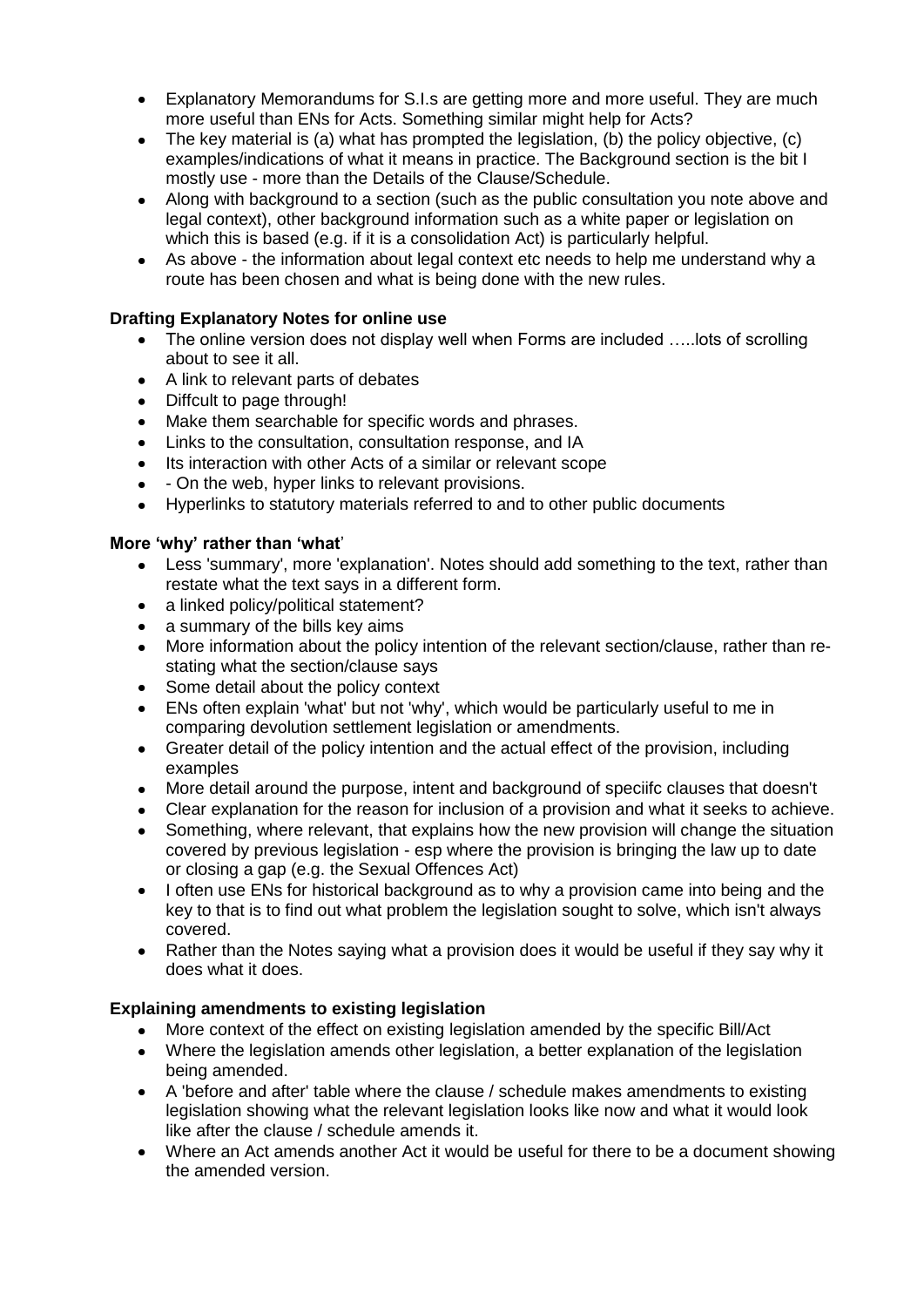#### **Keeping updated**

- $\bullet$ If they were updated with details of any regulations made after the main Act which affect the duties of public services.
- Where there are a number of updating documents that these could be consolidated into  $\bullet$ a single document rather than their being a constant need to refer back to previous provisions. ie most up to date and more staraight forward in the digital age!

Clear language and plain English were also recurrent themes.

## **5 Why do people not use Explanatory Notes?**

174 respondents who answered the survey said they did not use Explanatory Notes. The biggest group being members of public (followed by the non-legal professionals) and the main reason being that they didn't know ENs existed. 20 people have left contact details and would be happy to answer further questions about why they do not use ENs.



*108 responses to this question*